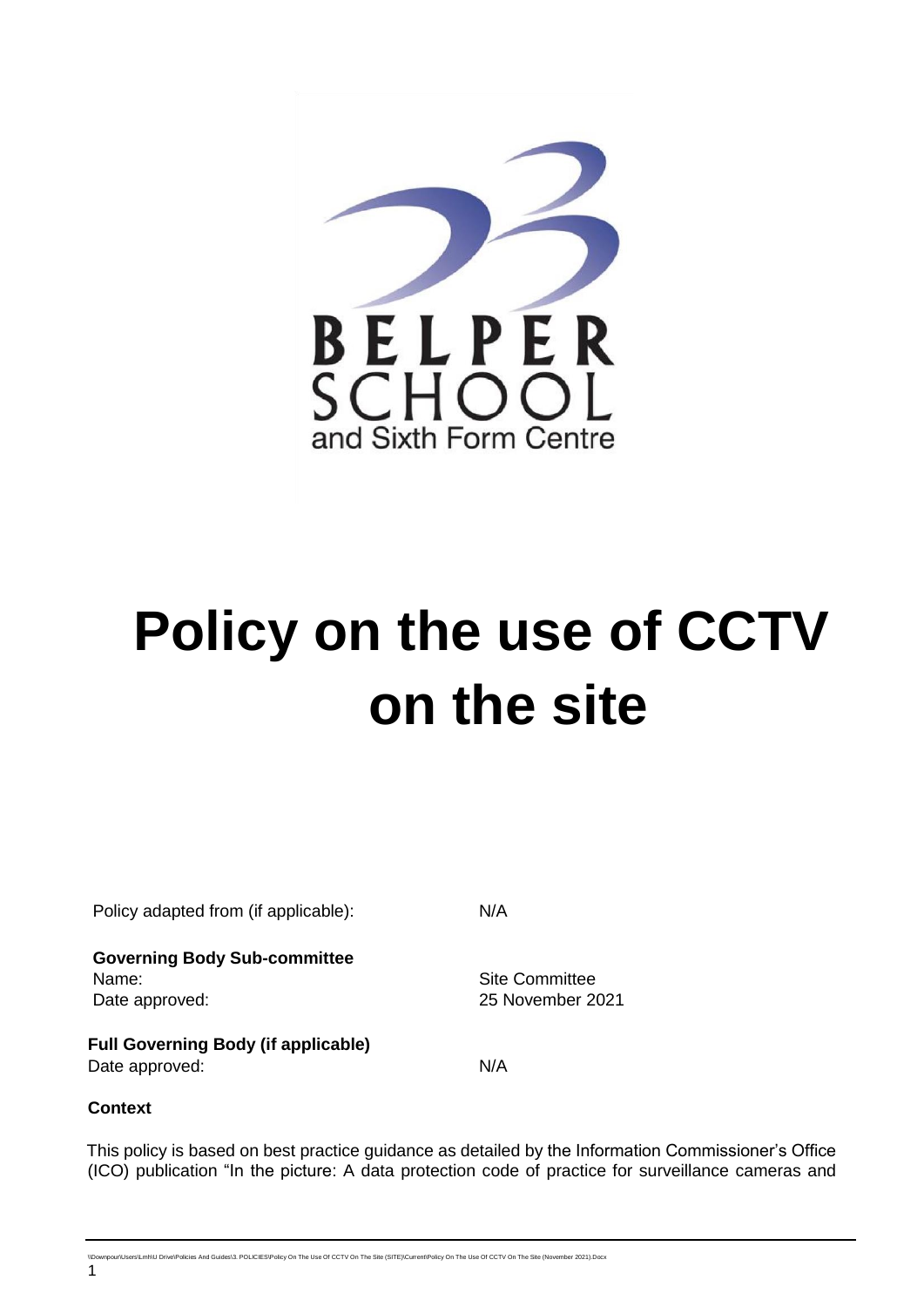

personal information" which is available to download from [https://ico.org.uk/media/1542/cctv-code](https://ico.org.uk/media/1542/cctv-code-of-practice.pdf)[of-practice.pdf](https://ico.org.uk/media/1542/cctv-code-of-practice.pdf) and is referred to as ICO Code in this policy.

The policy also references the GDPR legislation and the Data Protection Act 2018 (DPA) which may be accessed at [www.legislation.gov.uk](http://www.legislation.gov.uk/) and the Surveillance Camera Code of Practice June 2013 (updated 28 October 2018), which is available at [https://assets.publishingservice.gov.uk.](https://assets.publishingservice.gov.uk/)

The ICO code has not been updated since General Data Protection Regulation (GDPR) came into force on 25 May 2018. However, the ICO Code states that differences between it and the new law are subtle and the information in the code is still considered to be useful.

## **Aims for use of CCTV cameras at the school:**

- To prevent and detect crime, potentially enabling the school to take some action in relation to an individual(s), for example in handing the images over to the police.
- To protect the safety of Belper School and Sixth Form Centre users.
- To be in compliance with GDPR, the DPA 2018 and the ICO Code in relation to responsible and lawful capture, processing, storage and eventual disposal of footage, including personal data.

#### **Impact assessment**

It is good practice under the ICO Code to consider the possible impact of using a CCTV system on organisation users. At Belper School and Sixth Form Centre we will:

- Use the images to monitor the presence of unauthorised people on the site, people who create disturbance, damage property, assault people, appear to break the law
- Will take responsibility for these images under the DPA 2018.
- Benefit legitimate users of the school via increased security, reduction of damage and a decrease of disruptive behaviour in public places in the school.
- Only use CCTV in circulation areas. It will not be used to monitor teaching.
- Only use images, not sound.
- Only install CCTV cameras after other methods of detection have been ruled out.
- Monitor CCTV use and seek the views of those who regularly use the site.
- Operate in accordance with the law operating at the time.
- Ensure that data use will be proportionate to the problem it is designed to deal with.
- Place notices adjacent to the cameras to inform people that a CCTV system is in operation, why it is in use and who manages the system (Data Controller) along with a contact number for enquiries.

.<br>IS.3. POLICIES\Policy On The Use Of CCTV On The Site (SITE)\Current\Policy On The Use Of CCTV On The Site (November 2021).Docx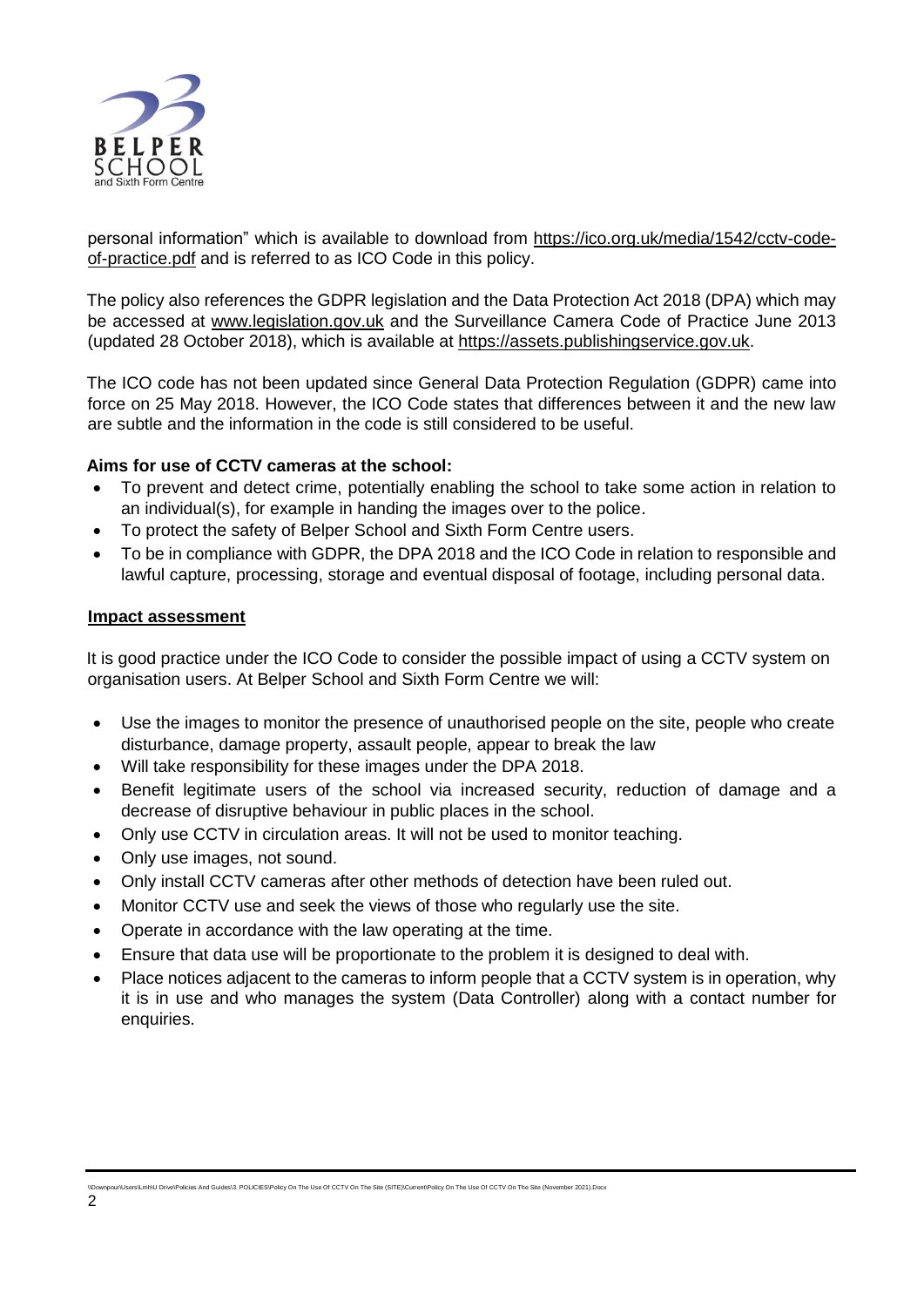

# **Ensuring effective administration**

- 1. The Head Teacher (HT) will have responsibility for control of the images and decisions on how they are used, and in his absence the Deputy Head Teacher (DHT) will take on this role.
- 2. Belper School and Sixth Form Centre is the Data Controller and has notified the Information Commissioner's Office (ICO) of this fact in respect of the CCTV images collected.
- 3. Only authorised employees of Belper School and Sixth Form Centre will process the images captured by the on-site CCTV.
- 4. The Head Teacher, or their representative will carry out proactive checks on a regular basis to ensure that these procedures are being complied with.
- 5. The Head Teacher, or their representative will be responsible for ensuring that the above procedures are followed.

## **Selecting and siting the cameras**

The locations for the cameras have been selected in order to ensure that appropriate images are collected in accordance with the aims stated earlier. The system will not be used for the purpose of monitoring quality of teaching.

#### **Equipment chosen**

The equipment has been chosen in order to give clear, useful images of people on the site. These images will be stored for a limited period (usually 30 days) and then overwritten/deleted. No sound recording facility will be used on any CCTV cameras.

#### **Storing and viewing the images**

The images will be stored on the system and be accessible by the Network Manager or their nominated representative, the Head Teacher and their nominated representative(s). If an image is requested and the request is a valid one, the Network Manager or their nominated representative will download the required images for the user. If appropriate, the suggested fee will be levied (with regard to the legal maximum value).

The images will be accessible in the Caretakers' office so the Caretakers can view site security, especially when they are the only ones in the building. It will only be possible to see sufficient detail when close to the monitors so that people are aware of the CCTV use but not who is observed. Only the Network Manager or their nominated representative will be able to access these images as will the Head Teacher or their nominated representative.

A simple log of requests for data should be maintained in case of challenge. This should include date of request, name of person requesting personal information (images) and how the request was dealt with. This will be kept by the Network Manager or their nominated representative and stored by them.

.<br>Lies And Guides\3. POLICIES\Policy On The Use Of CCTV On The Site (SITE)\Current\Policy On The Use Of CCTV On The Site (November 2021).Docx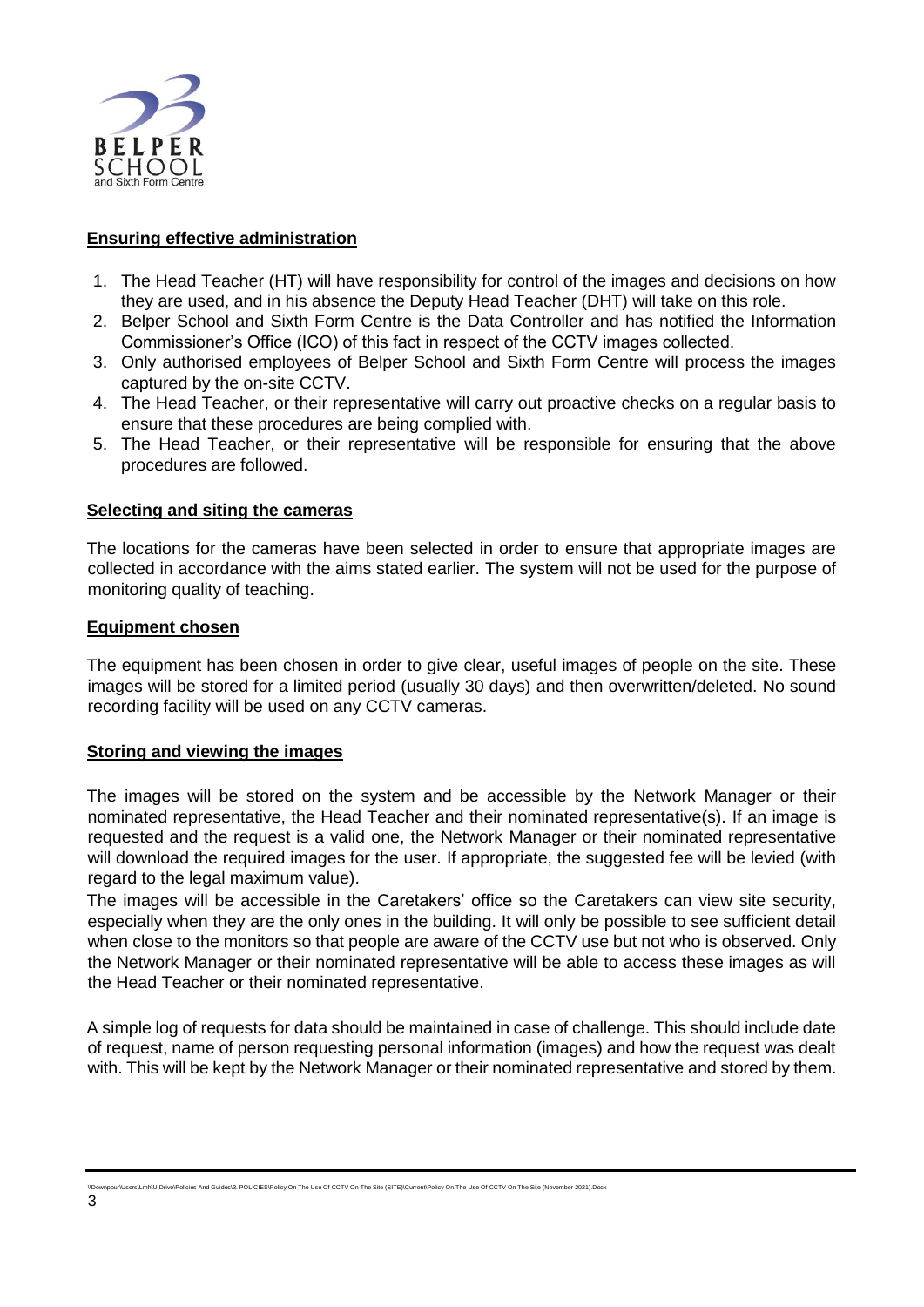

# **Disclosure**

This will be in accordance with the DPA 2018 and the ICO Code and will take into account the rights of the individuals viewed on the images and any requests under the Freedom of Information Act (FOI).

To ensure that the CCTV system continues to comply with GDPR, the DPA 2018 and the ICO Code of requirements in practice, if requested we will:

- direct those who make information/image requests to this policy;
- tell people how they can make a Subject Access Request, who it should be sent to and what information needs to be supplied with their request;
- give them a copy of the ICO Code or details of the (ICO) website; and
- tell them how to complain about either the operation of the system or failure to comply with the requirements of the ICO Code.

#### **Staff training and awareness of procedures**

Staff using the CCTV system or images will be trained to ensure they comply with the ICO Code. In particular, they will know:

- what the organisation's policy and procedures are for recording and retaining images
- how to handle the images securely
- what to do if they receive a request for images, for example, from the police
- how to recognise a subject access request and what to do if they receive one

The School Office Manager will also be aware of how to handle any requests/queries relating to CCTV use in school.

All images will be protected by sufficient security to ensure they do not fall into the wrong hands. This includes technical, organisational and physical security. For example, we will ensure that:

- sufficient safeguards are in place to protect wireless transmission systems from interception
- the ability to make copies of images is restricted to authorised and appropriate staff
- where copies of images are disclosed they are safely delivered to the intended recipient
- rooms where images are stored are secure
- relevant staff are trained in security procedures and they understand the sanctions that may be used against staff who misuse CCTV images
- all relevant staff are aware that they could be committing a criminal offence if they misuse CCTV images
- the process for deleting data is fit for purpose and adhered to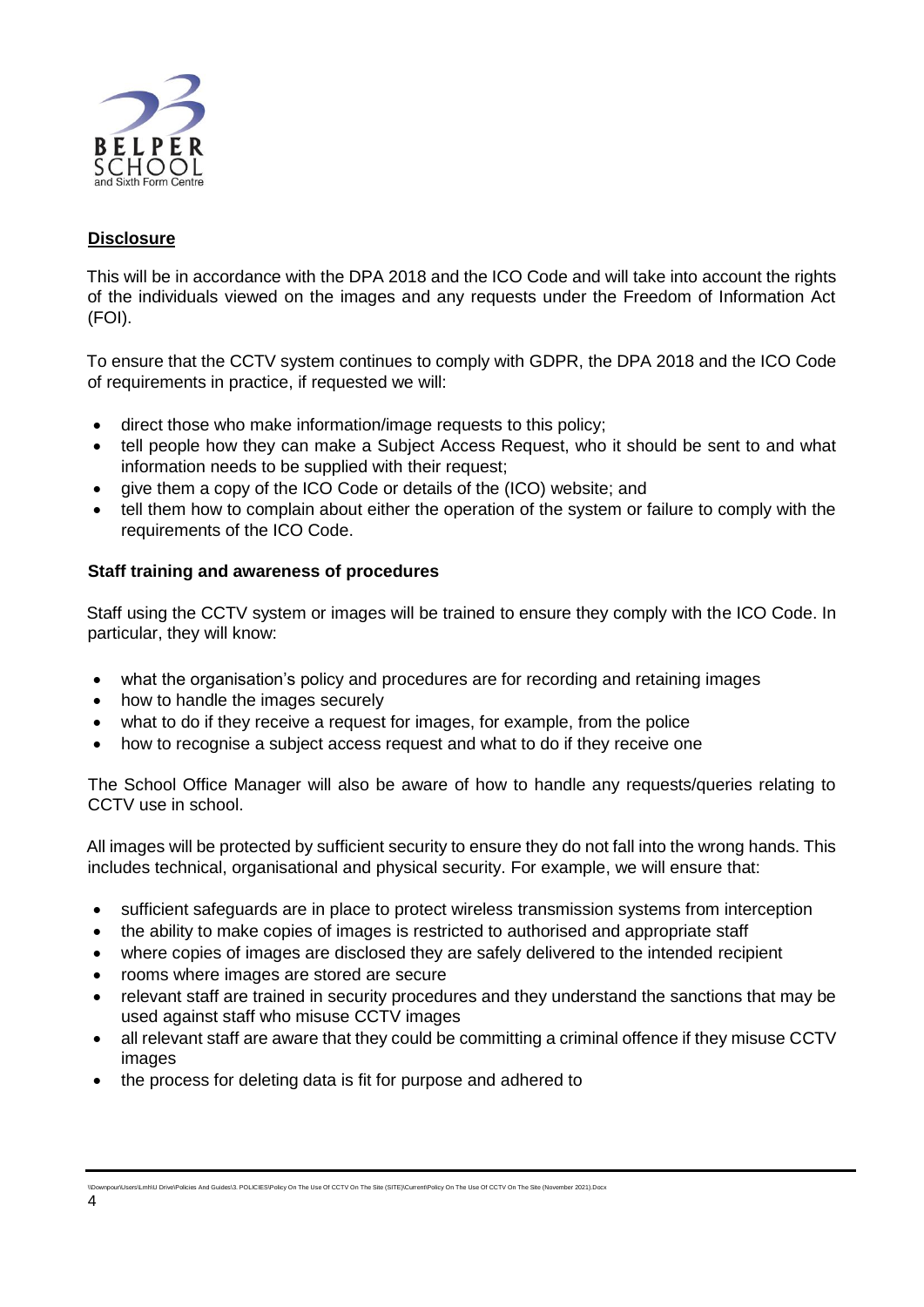

There will be an annual review of the use of CCTV in school, carried out by the Head Teacher or their nominated representative using a checklist. This procedure is described below in Appendix 1.

Guidance documentation is attached to this policy as a working appendix and will be reviewed regularly (annually), by the Head Teacher or their nominated representative. This is to ensure that school complies with the most recent relevant legislation and guidance in relation to use of CCTV on site.

\\Downpour\Users\Lmh\U Drive\Policies And Guides\3. POLICIES\Policy On The Use Of CCTV On The Site (SITE)\Current\Policy On The Use Of CCTV On The Site (November 2021).Docx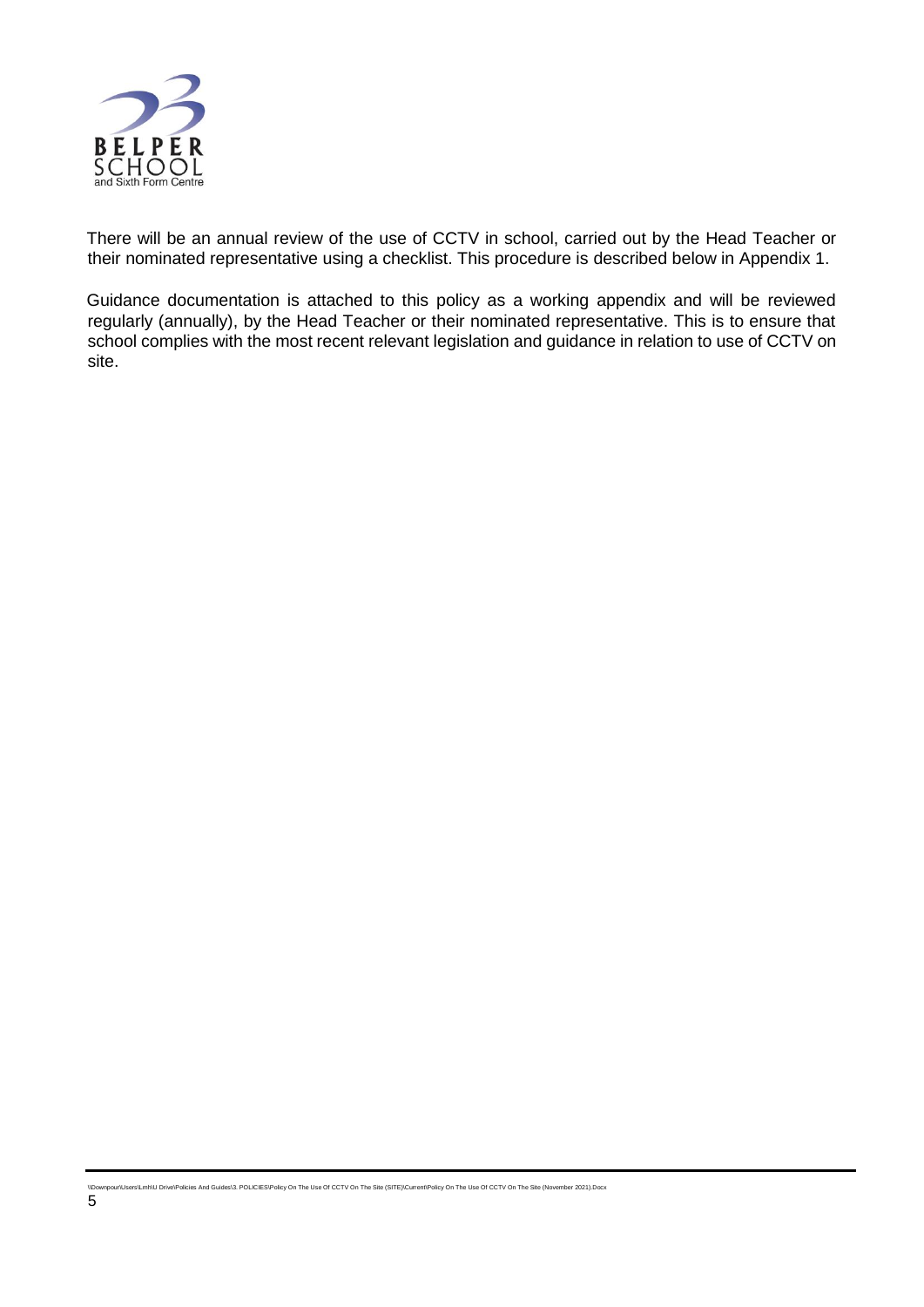

# **Appendix 1: Annual Review Procedure**

# **Checklist for users of limited CCTV systems monitoring premises**

This CCTV system and the images produced by it are controlled by the Head Teacher of Belper School and Sixth Form Centre who is responsible for how the system is used and for notifying the Information Commissioner about the CCTV system and its purpose (which is a legal requirement of the Data Protection Act 2018).

Belper School and Sixth Form Centre governors have considered the need for using CCTV and have decided it is required for the prevention and detection of crime and for protecting the safety of its users. It will not be used for other purposes. We conduct an annual review of our use of CCTV, carried out by the Head Teacher or their nominated representative.

|                                                                                                                                                                                                                  | <b>Checked</b><br>(Date) | <b>By</b>                         | Date of<br>next<br>review |
|------------------------------------------------------------------------------------------------------------------------------------------------------------------------------------------------------------------|--------------------------|-----------------------------------|---------------------------|
| Notification has been submitted to the<br>Information Commissioner and the next renewal<br>date recorded.                                                                                                        | 1 October<br>2018        | <b>HT</b>                         | 3<br>December<br>2021     |
| There is a named individual who is responsible<br>for the operation of the system.                                                                                                                               | 1 October<br>2018        | <b>HT</b>                         | 3<br>December<br>2021     |
| The problem we are trying to address has been<br>clearly defined and installing cameras is the<br>best solution. This decision should be reviewed<br>on a regular basis.                                         | 1 October<br>2018        | DHT/<br><b>Network</b><br>Manager | 3<br>December<br>2021     |
| A system has been chosen which produces<br>clear images which the law enforcement bodies<br>(usually the police) can use to investigate crime<br>and these can easily be taken from the system<br>when required. | 1 October<br>2018        | DHT/<br><b>Network</b><br>Manager | 3<br>December<br>2021     |
| Cameras have been sited so that they provide<br>clear images.                                                                                                                                                    | 1 October<br>2018        | DHT/<br><b>Network</b><br>Manager | 3<br>December<br>2021     |

And Guides\3. POLICIES\Policy On The Use Of CCTV On The Site (SITE)\Current\Policy On The Use Of CCTV On The Site (November 2021).Docx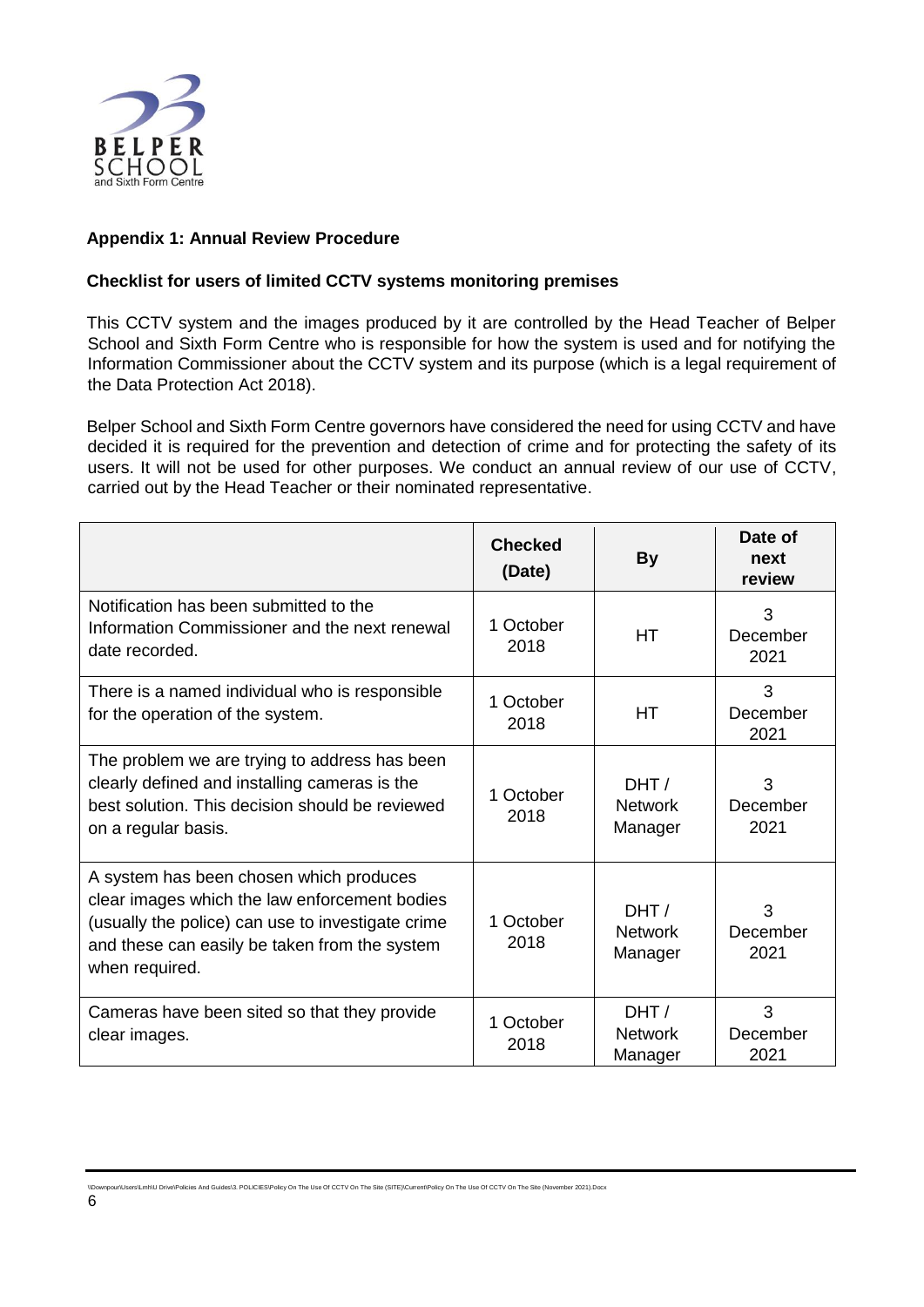

|                                                                                                                                                                                                                                              | <b>Checked</b><br>(Date) | <b>By</b>                         | Date of<br>next<br>review |
|----------------------------------------------------------------------------------------------------------------------------------------------------------------------------------------------------------------------------------------------|--------------------------|-----------------------------------|---------------------------|
| Cameras have been positioned to avoid capturing<br>the images of persons not visiting the premises<br>(or its immediate boundaries).                                                                                                         | 1 October<br>2018        | DHT/<br><b>Network</b><br>Manager | 3<br>December<br>2021     |
| There are visible signs showing that CCTV is in<br>operation. Where it is not obvious who is<br>responsible for the system contact details are<br>displayed on the sign(s).                                                                  | 1 October<br>2018        | <b>DHT</b>                        | 3<br>December<br>2021     |
| Images from this CCTV system are securely<br>stored, where only a limited number of authorised<br>persons may have access to them.                                                                                                           | 1 October<br>2018        | <b>Network</b><br>Manager         | 3<br>December<br>2021     |
| The recorded images will only be retained long<br>enough for any incident to come to light (e.g. for<br>a theft to be noticed) and the incident to be<br>investigated.                                                                       | 1 October<br>2018        | <b>Network</b><br>Manager         | 3<br>December<br>2021     |
| Except for law enforcement bodies, images will<br>not be provided to third parties.                                                                                                                                                          | 1 October<br>2018        | <b>Network</b><br>Manager         | 3<br>December<br>2021     |
| The potential impact on individuals' privacy has<br>been identified and taken into account in the<br>use of the system.                                                                                                                      | 1 October<br>2018        | <b>HT</b>                         | 3<br>December<br>2021     |
| The organisation knows how to respond to<br>individuals making requests for copies of their<br>own images. If unsure, the Data Controller<br>knows to seek advice from the Information<br>Commissioner as soon as such a request is<br>made. | 1 October<br>2018        | <b>HT</b>                         | 3<br>December<br>2021     |
| Regular checks are carried out to ensure that<br>the system is working properly and produces<br>high quality images.                                                                                                                         | 1 October<br>2018        | DHT/<br><b>Network</b><br>Manager | 3<br>December<br>2021     |

\\Downpour\Users\Lmh\U Drive\Policies And Guides\3. POLICIES\Policy On The Use Of CCTV On The Site (SITE)\Current\Policy On The Use Of CCTV On The Site (November 2021).Docx